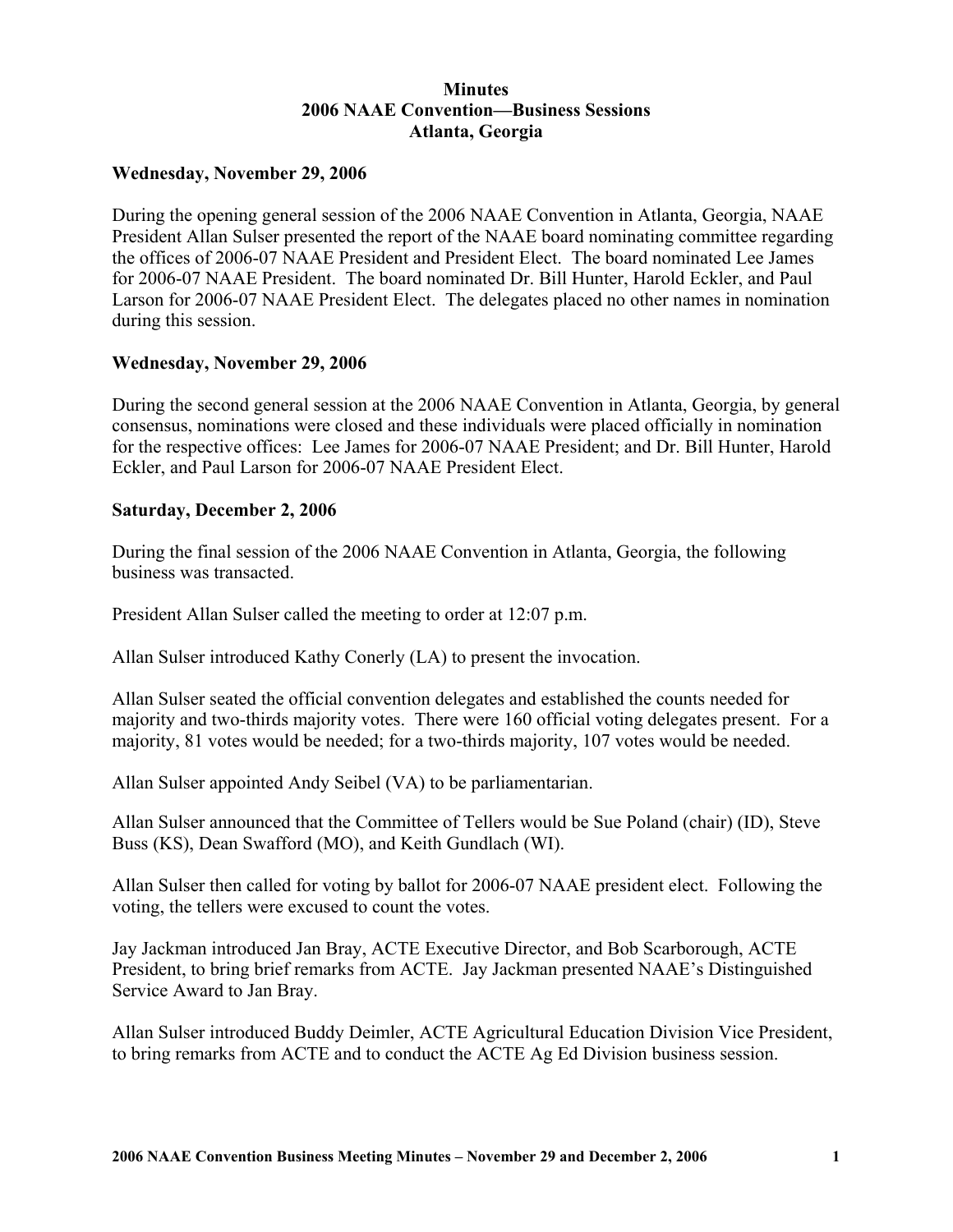The NAAE board members presented the awards for Teacher Mentor, Ideas Unlimited, and Teachers Turn the Key. Dr. Gordon Davis represented CEV Multimedia, Teacher Mentor sponsor, and Dave Rosenbaum represented Thomson Delmar Learning, Ideas Unlimited sponsor.

Allan Sulser called on the committee chairs to present the reports from the seven standing committees, as follows:

**Finance**—Chairperson Justin Kliewer (OK) presented the report and moved for acceptance of the report. The second to the motion was implied. The motion carried.

**Marketing**—Chairperson Andy Seibel (VA) presented the report and moved for acceptance of the report. The second to the motion was implied. The motion carried.

**Member Services**—Chairperson Kevin Kremer (OH) presented the report and moved for acceptance of the report. The second to the motion was implied. The motion carried.

**Policy and Bylaws**—Chairperson Cherie Hofmann (IN) presented the report and moved for acceptance of the report. The second to the motion was implied. The motion carried.

Allan Sulser then presented the amendments to the NAAE Bylaws. Action by the delegates follows:

Jerry Wendt (WI) moved, Elaine Lewis (WA) seconded, to adopt NAAE Bylaws Amendment Proposal #1, to revise Article III, Sec. 5 (a) and Article III, Sec. 5 (b) of the NAAE Bylaws to make Article III, Sec. 5 (a) and Article III, Sec. 5 (b) read as follows:

Article III MEMBERSHIP

Sec. 5. Life Membership Dues.

- (a) Active life membership dues shall be set at 12 times the active membership dues.
- (b) Associate life membership dues shall be set at 12 times the associate membership dues.

The motion carried by voice vote.

Barry Hawkins (SC) moved, Mark Wildman (IL) seconded, to adopt NAAE Bylaws Amendment Proposal #2, to revise Article III, Sec. 2(f) of the NAAE Bylaws to make Article III, Sec. 2(f) read as follows:

Article III MEMBERSHIP

- Sec. 2. Class of Members. Qualifications and privileges of each type of membership shall be defined as follows:
- (f) Life Membership—those who at any time pay the active life, associate life, or retired life membership dues. Active life members who become qualified as defined in Article III, Section 2(b) Associate Membership, shall become associate life members. Associate life members who become qualified as defined in Article III, Section 2(a) Active Membership, shall become active life members upon submitting the balance of active life membership dues. The balance of life dues shall not be refunded to active members who become associate life members. The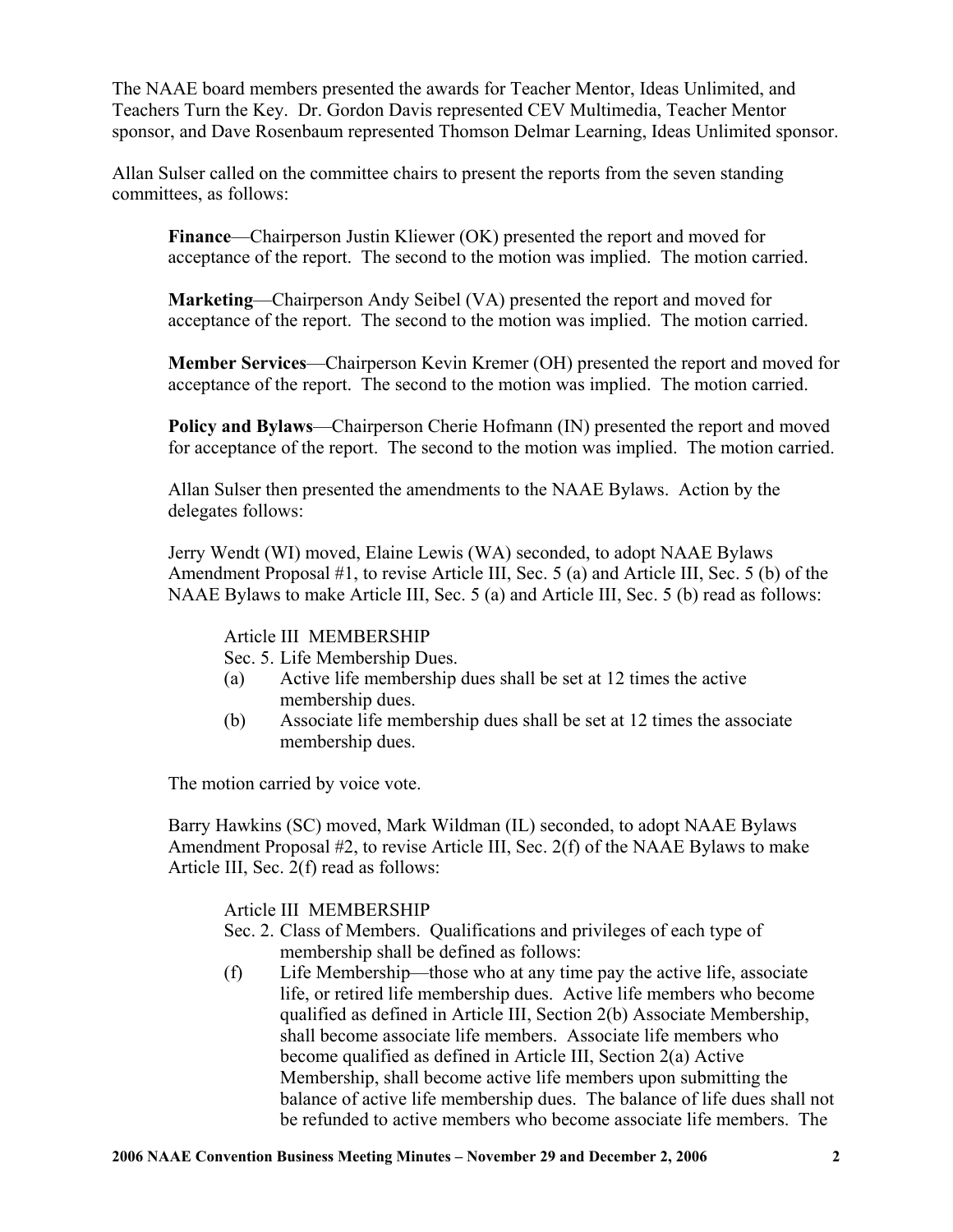balance of life dues shall not be refunded to active members or associate members who become retired life members.

The motion carried by voice vote.

David Stiles (OH) moved, Barry Hawkins (SC) seconded, to adopt NAAE Bylaws Amendment Proposal #3 (as amended by the full committee), to add Article III, Sec. 5 (c) as follows:

Article III MEMBERSHIP

- Sec. 5. Life Membership Dues.
- (c) Retired life membership dues shall be set at \$120.

The motion carried by voice vote.

Heath Hornecker (WY) moved, Gary Thome (MN) seconded, to adopt NAAE Bylaws Amendment Proposal #4, to revise Article IX of the NAAE Bylaws as follows:

### Article IX PARLIAMENTARY AUTHORITY

The most recent edition of Roberts Rules of Order, Newly Revised, shall govern all cases in which they are applicable and in which they are not inconsistent with the bylaws or special policies.

The motion carried by voice vote.

**Professional Growth**—Vice chairperson Damein Christensen (WY) presented the report and moved for acceptance of the report. The second to the motion was implied. The motion carried.

**Public Policy**—Chairperson Bill Waldrep (GA) presented the report and moved for acceptance of the report. The second to the motion was implied. The motion carried.

**Strategic Planning**—Incoming vice chairperson Archie Sauerheber (IN) presented the report and moved for acceptance of the report. The second to the motion was implied. The motion carried.

Allan Sulser then opened the floor for other business. No unfinished or new business was presented.

Jay Jackman recognized the two outgoing regional vice presidents, Dr. Bill Hunter and Harold Eckler. Both Bill Hunter and Harold Eckler were awarded life membership in NAAE. Jay Jackman then recognized Allan Sulser as the outgoing president. The outgoing officer awards were sponsored by AAVIM.

Allan Sulser then recognized the outgoing regional vice presidents and regional secretaries and welcomed the new regional vice presidents and regional secretaries.

Allan Sulser announced that Harold Eckler was elected as the 2006-07 NAAE President Elect.